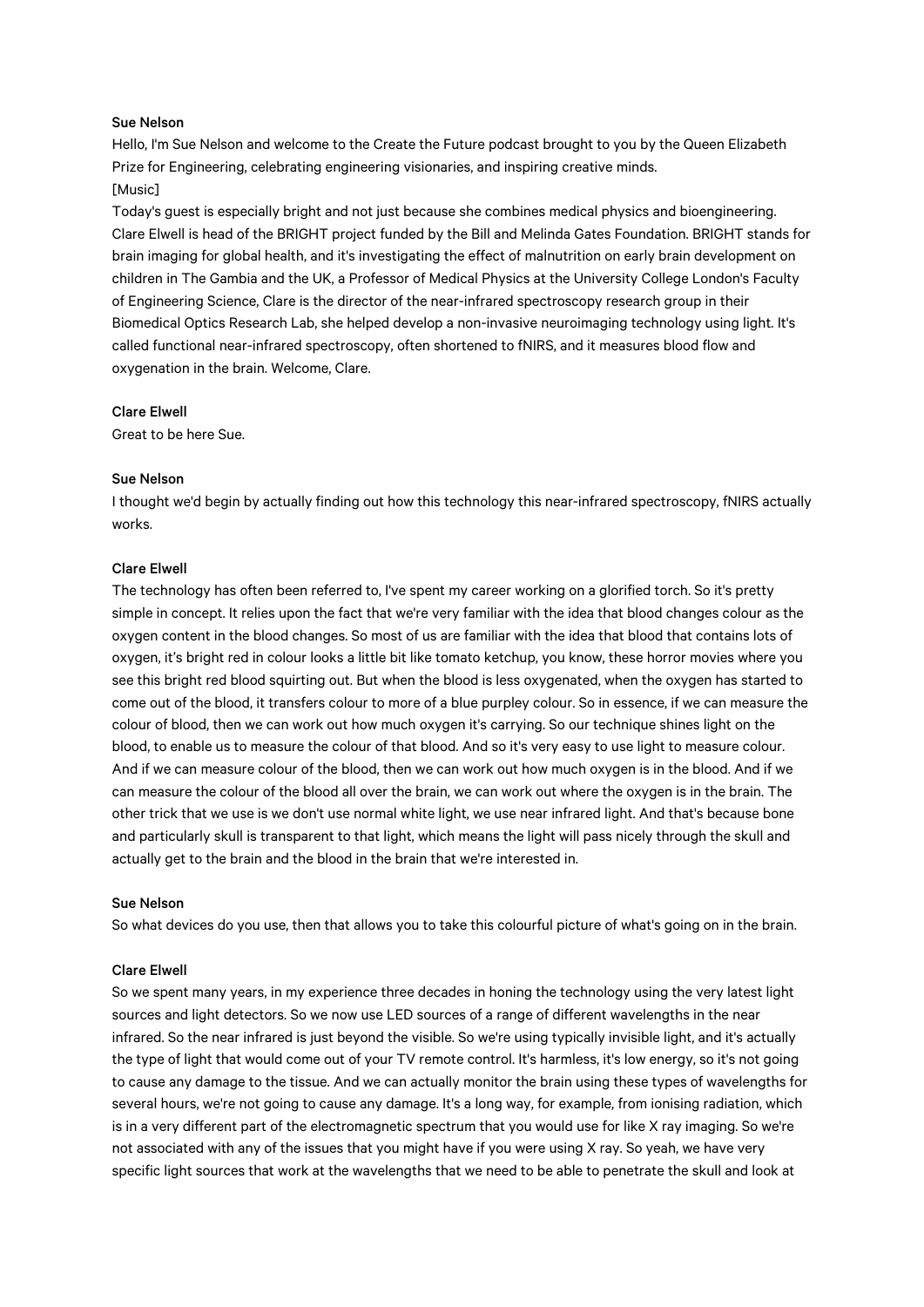the colour of the blood. And then really highly sensitive light detectors. And we can position these, we develop helmets, where these light sources and detectors are embedded within the helmet. And then we can change the shape and size of the helmet to match the shape and size of the head that we're interested in. So there's been a lot of engineering in making sure that the headgear that we use is appropriate from birth all the way up to well, we do measure adults but in the BRIGHT projects up to five years of age.

#### Sue Nelson

When and how did you realise that this technique could be used and applied in this way?

### Clare Elwell

Well, I actually joined the team at University College Hospital initially, I've always worked as a medical physicist, but I initially my first job was actually working on neonatal intensive care, working with clinical teams that look after premature babies. And they just started really investigating whether this technology could work in understanding infant brains. And the technique was originally described back in the 1970s. When a guy called Frans Jöbsis-vanderVlie, from Duke University in the States, he was actually sitting at dinner one evening, and he was trying to think of how he might be able to find out more about what's going on in tissue. And he held up a steak bone. And he saw the steak bone was almost transparent. And he took it into his lab and then held it in front of near infrared light. And then that made the bone completely transparent. And that was really his lightbulb moment in thinking, "Oh, okay, we can shine light into the brain". And the idea of spectroscopy, measuring the colour of something has obviously been around for a long, long time. So it was he that really put those two phenomena together. But it was really our team back in back in the 1990s, that really started to understand that this was, first of all, a very safe technology to use on infants, but also that was providing really invaluable information about just how the brain was using oxygen, how oxygen was being delivered. And that's really informative in understanding brain injury and helping the management, the clinical management at that time of young babies.

# Sue Nelson

And was that the trickiest part for you, that managing that part of the technology?

#### Clare Elwell

We're moving through this real sort of game changing period of optics, because we're all walking around with cameras on our phone. So the detectors became much more available and much less expensive. And that's true with LEDs as well. So I mean, I can remember that it was highly unusual to get a blue LED on anything at all the LEDs were red. So all of those other areas have fed into the availability of hardware. So that side of it has been really, you know, tagging on to all of those innovations. I think for me, one of the exciting things and challenging things is how do we make sure that we can put all of this hardware safely on an infant's head, and essentially not have them realise that they're having their brain measured, because we want to measure these infants in the most naturalistic way that we can and we want to measure their behaviour, we want to measure their responses to the world around them. We don't want them to be massively distracted with what they may be wearing on their head. So we've worked really hard on developing materials that are very lightweight, bringing in designs that mean that their headgear is very well fitted and very lightweight, but mostly that it's movable with the infant as well, because we never sedate our infants. We can't get them to sit still. So all of our hardware has to move with the infant. So that was one of the major challenges in this project in the early days. The project that really led to the BRIGHT project, this project really started with us looking at infant brain development in four-month olds in an autism project. And right from the beginning of that project, I was working with the clinical psychologists that are used to doing infant measurements of behaviour, and getting to understand their environment getting to understand the infants. And we were given a really hard line by the head of their lab for good reason. She said "if we bring an infant in for you to study, you've got 30 seconds to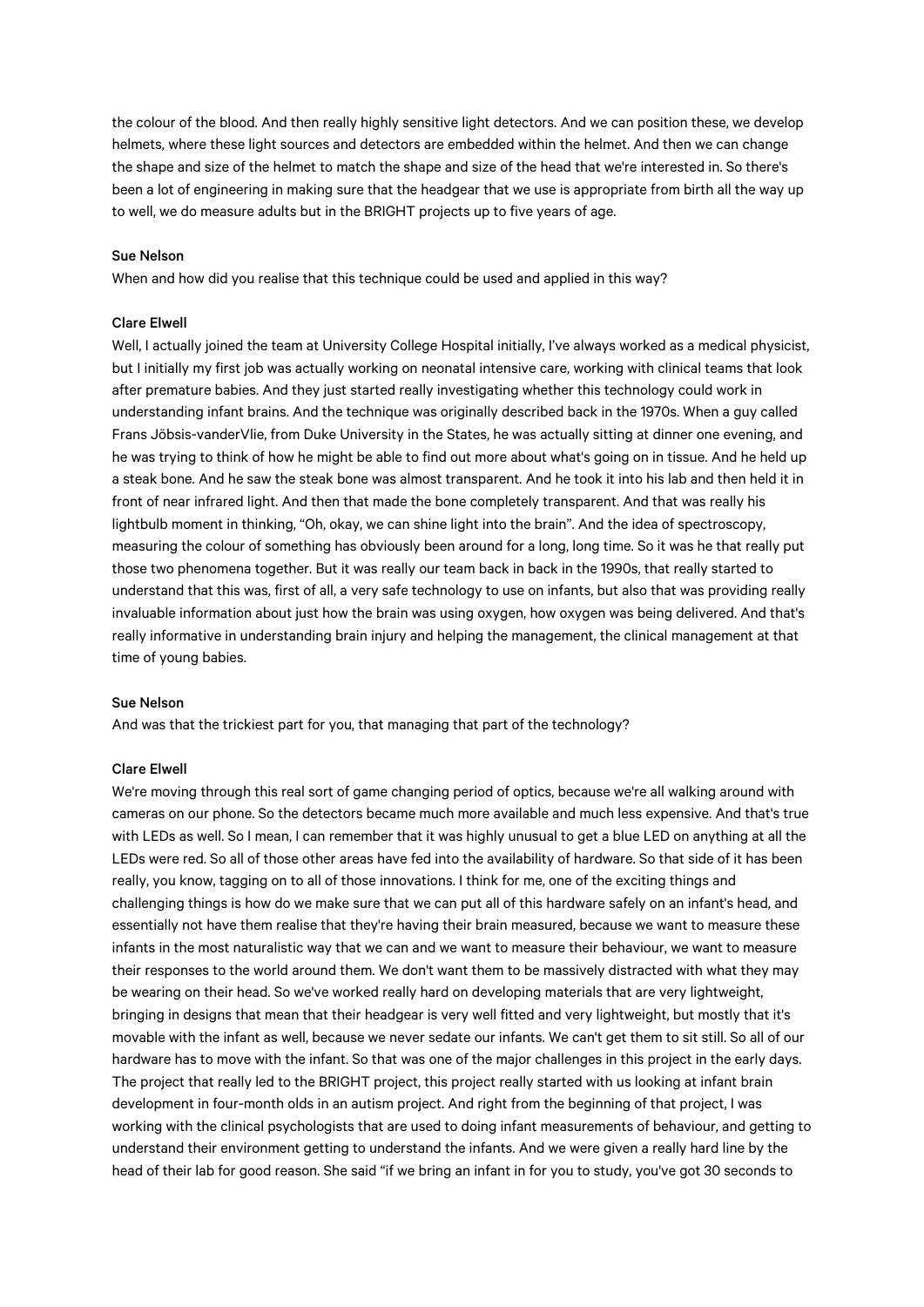get the headgear on the head of the infant. And if if it takes longer than that, or the infant becomes upset, it's game over for your study". So that rather concentrates the mind in in saying, "right, we have to get this technology, right, we have to understand the end user, we have to understand the context in which our technology is being used". And I think that's a really good lesson for all engineering.

#### Sue Nelson

Absolutely. And I was quite interested in that project from a sort of personal perspective, as well as in that I only found out a few months ago, I had a diagnosis of autism. And obviously, it's something that I've had all along but nobody really identified. Even though the clues were all there hidden in plain sight, shall we say. So how does measuring blood flow, how does this brain imaging technique potentially identify a child who's likely to develop autism, what is this about their blood?

# Clare Elwell

Yeah, so it's a good question. So if you're aware, you know, autism is diagnosed mostly by behavioural signs. And in infants, it's typically not diagnosed until the second or third year of life where the infant will go through a number of behavioural assessments. And the group that I was working with at Birkbeck, were interested in knowing whether there was any indicators much earlier in life in the way in which the babies were responding to different cues, particularly to social and non-social cues. And so we worked with them to build a device that enabled us to look at the oxygen distribution in babies brains as they were looking at different types of stimuli. Some of them social human images of an actress doing Itsy Bitsy Spider and doing various sort of hand gestures. And then we'd counterpose that with some images of tractors and helicopters and cars, so completely non-social, non-human images. And what we found was in a typical developing infant, they have a much greater response to the human and social images. That means that there's an increase in blood flow to certain regions of their brain and increase in oxygen delivery. And that tells us that the infant's responding to that image. When we studied infants who were at risk of autism, just four months of age, we saw virtually no difference in their response, that brain response to the social human images and the tractors and cars. And that was the first time anyone had been able to say, actually, as early as four months of age, we're seeing differences in these infants brain responses. And then we followed those infants that were at risk of autism up to three years of age, and showed that those infants that showed very different levels of or no difference in responses between the social and non-social images, were the infants that were most likely to be diagnosed as autistic from their behavioural signs at three years of age. The real goal here is to be able to feed that information back and potentially start interventions, you know, to potentially help that infant in understanding the social world around them, much earlier than you might do if you're just relying on a diagnosis at three years of life.

#### Sue Nelson

Well, that's incredible because, you know, obviously I'm very late to all this. And autism covers such an enormous range of conditions as well is that the earlier people get diagnosed, the more likely it is to help them particularly with some of the anxiety related issues that adults will get with autism or like you say, communication. So that would be a huge benefit, wouldn't it, to society?

### Clare Elwell

And the other thing that was interesting about that study on these four-month-old infants is that there is a behavioural measure that you can perform on infants of that age, which is looking time. So the other way of investigating an infants response to these social human cues and non-social cues, is to see how long they look at the images. And what was interesting in that study is there was no difference in looking time, even in those infants that went on to develop an autism diagnosis at four months of age, the just behavioural looking time signs weren't there, you had to go one step further and actually look directly at the brain responses. And my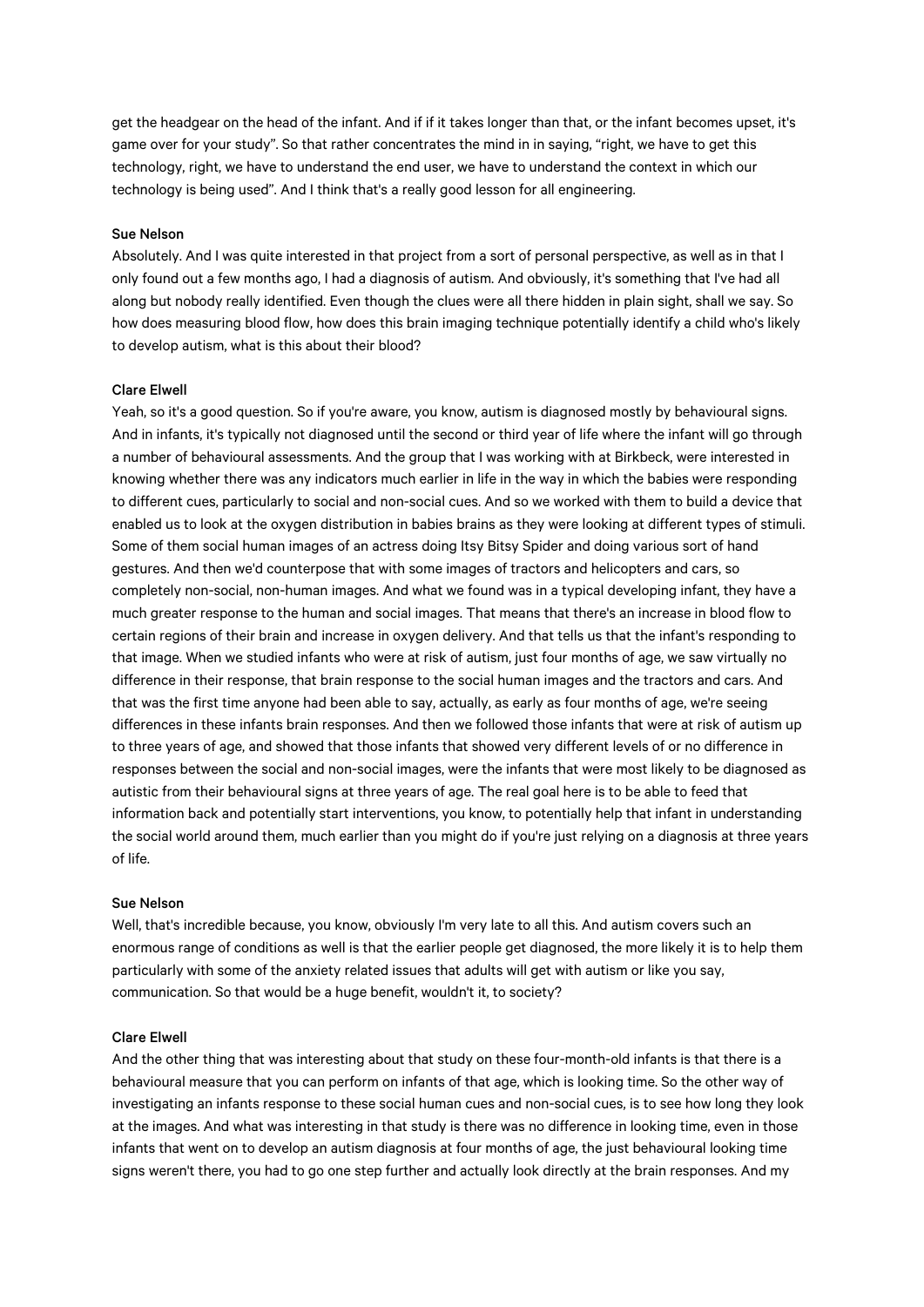colleague, Sarah Lloyd-Fox who is the psychologist who led this work and really pioneered this work in autism, she even then broke down the stimulus. So she was then looking at how babies were separately responding to eye movements, mouth movement and hand movement. And we worked on it together and I was a bit of a cynic saying, "I think you're really pushing the technology here". But she was really confident. And she was absolutely right. And that's the value, that's the beauty of working with your collaborators, right from the beginning of these projects and understanding and respecting their discipline and, you know, really getting to grips with what the unmet need is, and how we can use engineering to answer questions that are of real value.

# Sue Nelson

Well, that was where I was gonna go next, actually, because you know, you've just given several really important examples where the combination of engineering and healthcare and medical physics can make extraordinary contributions.

#### Clare Elwell

Yeah, and I think, you know, as I'm a medical physicist, as I've said, I've worked in medical physics, my whole career. And actually, the birth of medical physics came from the discovery of X rays, where X rays were, you know, they were these magical rays, no one quite knew what they did, Röntgen discovered them. And he called them X rays, because they were unknown what their capabilities were, and what their effects were. And that first ever X rays, when you look at it, now, it still looks like a really good X ray, actually. And I think that was really the first indication from an imaging perspective that if you understand how the physical principles of interaction with tissue and you understand biology, and you put those two things together, then you can do something extraordinarily powerful. And of course, now we have a whole range of different imaging technologies and a completely different imaging technology, Magnetic Resonance Imaging, relies on really understanding quantum mechanics and nuclear magnetic resonance, you have to understand about tissue contrast, and you have to understand about the biological structures within the tissue that you're looking at.

# Sue Nelson

It's this cross discipline again isn't it?

### Clare Elwell

Absolutely and that's really what I've loved about that's what's kept me in this discipline is that I'm working with psychologists, clinicians, sports scientists, sometimes plus a range of different engineers, mathematicians, biochemist, physiologist, you know, we're becoming less discipline specific, because we're looking at what problems do we need to solve actually, rather than what discipline do we need to bring to this? It's like what combination of disciplines are going to help us solve this problem? And I think that's something that really excites me about science and engineering.

#### Sue Nelson

And what sparked your interest in medicine and medical physics and that side of things?

#### Clare Elwell

So my mum was a nurse and so I rather perversely grew up loving the smell of hospital because it just reminded me of my mum, I spent quite a lot of time in around hospitals. Sometimes when she was working, I would go in there and do my homework in the corner and stuff. And everyone told me I was going to be a doctor, because I always expressed an interest in anything medical, but I was less keen on the biology and chemistry, I have to say, and I was a bit worried about going to medical school because I thought there's lots of biology and chemistry in medical school. And I was very lucky, I was sponsored to go to an event called The London International Youth Science Forum when I was 17. And this is an event that's still going now it's in its 63rd year,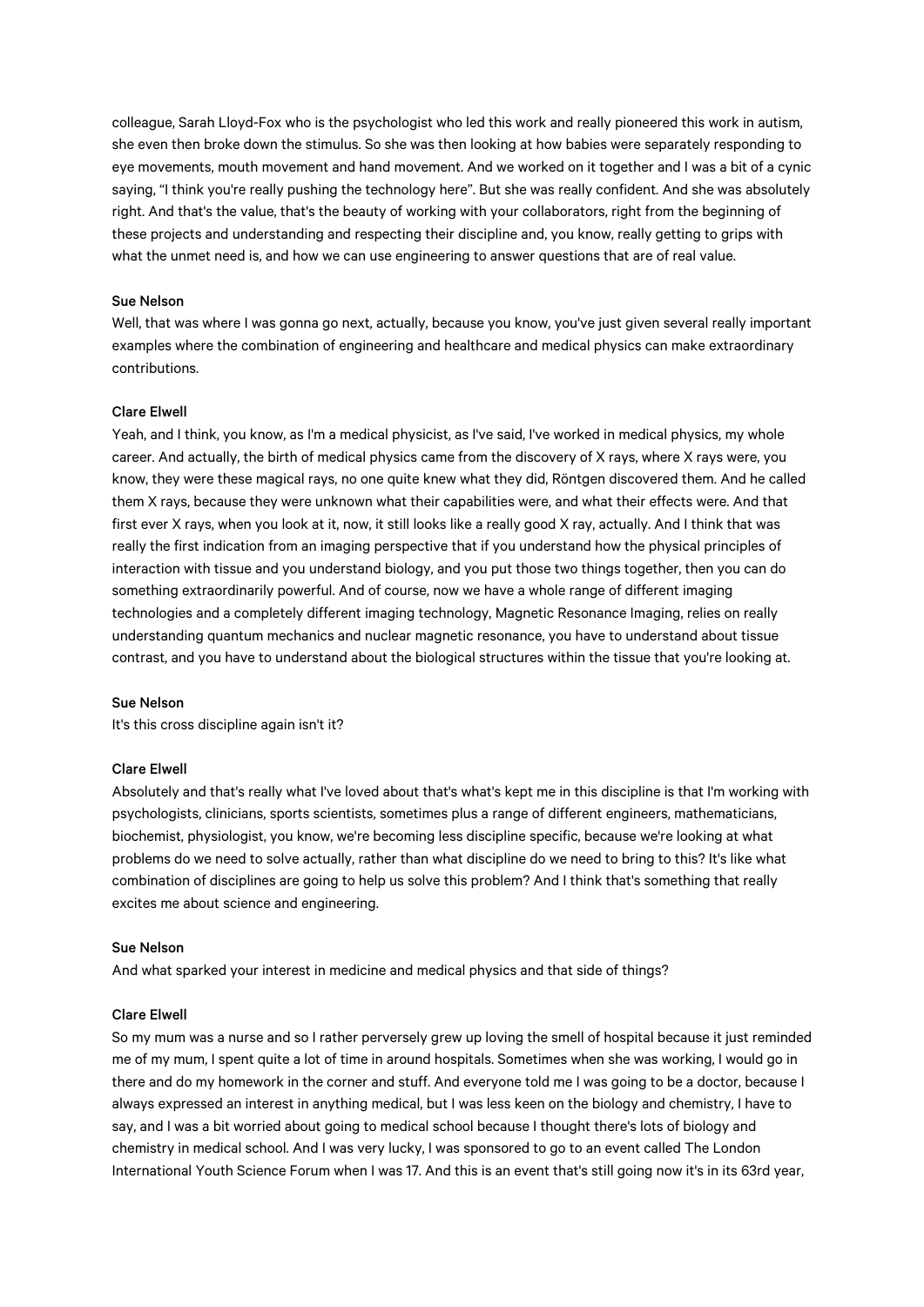and it brings together about 500 students from 70 Different countries across the world for two weeks for a residential forum in London. And I was just thrown into this environment. And I signed up to anything, there's a range of different topics that you could learn about. And I signed up to anything that had medical in the title. And that brought me to a visit to the Royal Marsden Hospital in London, where I was learning all about a topic I'd never heard of before called Medical Physics. And I stood in front of a medical physicist who explained how an imaging system worked. And in that moment, I knew that that's what I wanted to do.

### Sue Nelson

And I love the fact that you are now president of the International Youth Science Forum.

## Clare Elwell

Yeah, and only yesterday, I was doing some interviews of students who are presenting their projects so that we could award a prize to one of them to attend this year's forum. And I'm so privileged to be in that situation. It's an amazing event. We have incredible speakers, each year now we have a Nobel Prize speaker at the event. For example, last year, we had Sarah Gilbert was a keynote speaker talking all about the Oxford AstraZeneca vaccine and her work on that. And the students just get exposed to such amazing science. They go to different scientific institutions, during their time in London, go all across the country, visiting all these amazing places. And I can see the impact that it's having on this generation of students is even more powerful than the impact it had on me. Because when I was a student back in 1984, we couldn't keep connected in anything other than writing letters to each other. Now, we're creating this really powerful network of young scientists globally, who we can see are supporting each other during their careers. And, yeah, it's a great privilege. And it's a real joy in my life, that I'm still connected with the forum.

#### Sue Nelson

That's brilliant. Now, I mentioned the gates funded bright project in the cue, which was supposed to be a fiveyear project started in 2015. You don't have to be brilliant in maths to realise it gone way over its expected lifetime. Maybe you could explain the project in a little bit more detail and we'll then get on to why it's still going?

### Clare Elwell

So yeah, so we were working, Sarah Lloyd-Fox and I and publishing these data from the infant studies that we were doing and four month olds, separately, I had been approached by a group that were working in India that wanted to see if they could use our technology to look at cerebral malaria. A group in the Gambia read both sets of papers, they read the paper about the use of this technology in India, and they read Sarah's papers about the use of it in infant brain development, put the two together and contacted me and said, "Do you think that we could use your technology to look at infant brain development in Gambia in a very resource poor setting?" And my response when people ask me anything like that is, well, we may be able to do this, but I need to be convinced there's value in us doing this. So what exactly do you think our technology could bring? And their specific question was, "we are concerned and we know that infants who suffer malnutrition in the very early stages of their life, that has an impact on their brain development. We just don't know enough about why, we don't know enough about what types of nutrients are important for brain development. And we don't have any way of measuring what's actually going on in these infants' brains from birth". And so that was enough of a really incentive for me to say, "Well, I think we should really try and help with this". I was then introduced the Bill and Melinda Gates Foundation, we managed to get some pilot funding from them. So we just literally packed up one of our systems flew out to the Gambia drove with a Landrover out to the field station, and were able to set the system up within two hours, and do our first study. And that then turned out to be the first ever brain imaging of infants in Africa.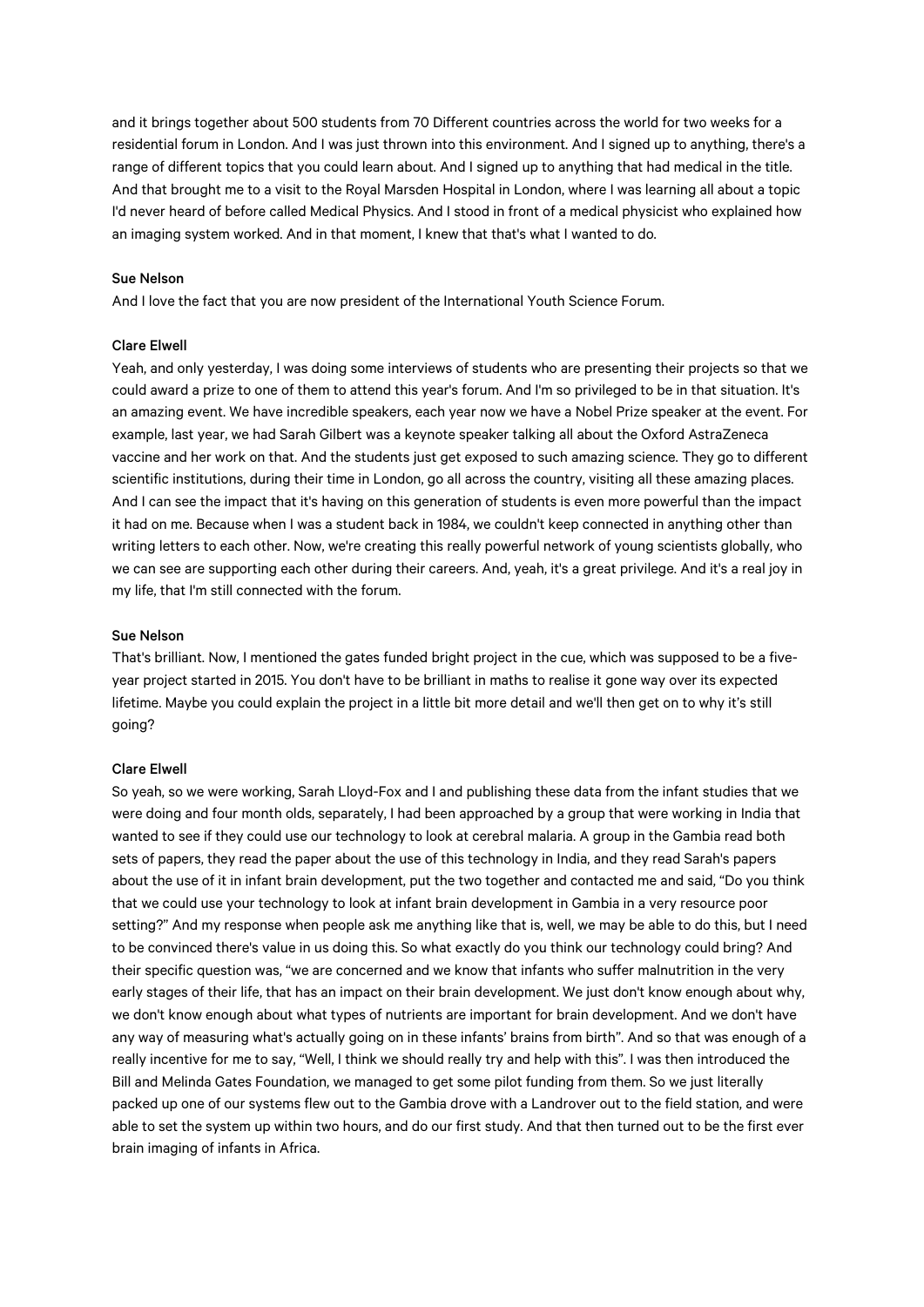## Sue Nelson

So in terms of what you will do in the future, will it be to expand the project, or to just look at the existing research in more detail?

## Clare Elwell

So we want to do both. So, I think we really want to try and package this technology in a way so that we can have it being used by other resource poor research groups working in different areas globally, where there are different types of risk factors for infants. So in the Gambia, it's predominantly malnutrition. But if you go to we've been working with a group in Bangladesh, in Dhaka, infants, they're suffering from very high levels of diarrhoea, because many of them are being brought up near and around slums. So there's a high level of infectious disease. So even if the infant's being given reasonable nutrition, they're not able to absorb that nutrition effectively, because of the levels of diarrhoea. So for every application, we need to understand the context of where we're working. We need to work incredibly closely with the local scientists and field teams there. But ultimately, I guess my role is to make sure that that technology is fit for purpose in all those different settings. So we have challenges like high humidity and lots of dust and sometimes unreliable electricity. Plus, we need to make sure we've got on site training in place. And yeah, so there's been lots and lots of challenges. And for myself, no background in global health, no background in nutrition. It's been, it's been a steep learning curve. But again, hugely exciting to come sort of at the that stage of my career where I don't think I was looking for new challenges, because there were lots of things happening already. But for this to come in at that stage, it is just massively reignited my sort of excitement about the capabilities of this technology. And I think a lot of it is in communication actually. I think a lot of it is in being very open to listen to what other experts in other disciplines have got to contribute.

#### Sue Nelson

It's interesting you say that, because I read in an interview that you mentioned communication as a key skill, and particularly from a female experience. And you'd actually said, if you're going to be something like, stereotypical, "it's about leaving ego at the door".

# Clare Elwell

Yeah.

### Sue Nelson

So do you think there's a big difference between, a different sex approach to ego?

## Clare Elwell

Yeah, so I've been in plenty of rooms where I've been the only female and often I'm chairing the meeting. And we're talking sometimes 15-20 years ago. And that could be challenging because I could feel that there was a little bit of resistance, shall we say, in that situation. And I think as soon as you can cut through that, and just focus everyone in the room, "why are we here", respect, everyone's contribution, respect, that we're all got many degrees, we've got letters after our name, you know, we've all got that, let's leave that at the door. And let's come in and be open and honest about what we think we can contribute, and what we can learn. And I think that the learning bit is really important. I mean, I'm not an expert in lots of the fields that I've ended up working in. But I was very lucky when I first came into my first role in medical physics on the neonatal intensive care unit, that I was working with doctors all the time, and doctors are just brilliant at, you know, see one do one teach one, I think that that that phrase is a little bit toxic, but actually, they're very good at communicating with, they're very good at teaching on the spot. So I learned very quickly, to keep my ears open and my mouth shut for a period of time to just absorb what was going on around me to understand the context in which I was working to listen, and then to start asking questions. To know that I was an expert in a very small part of what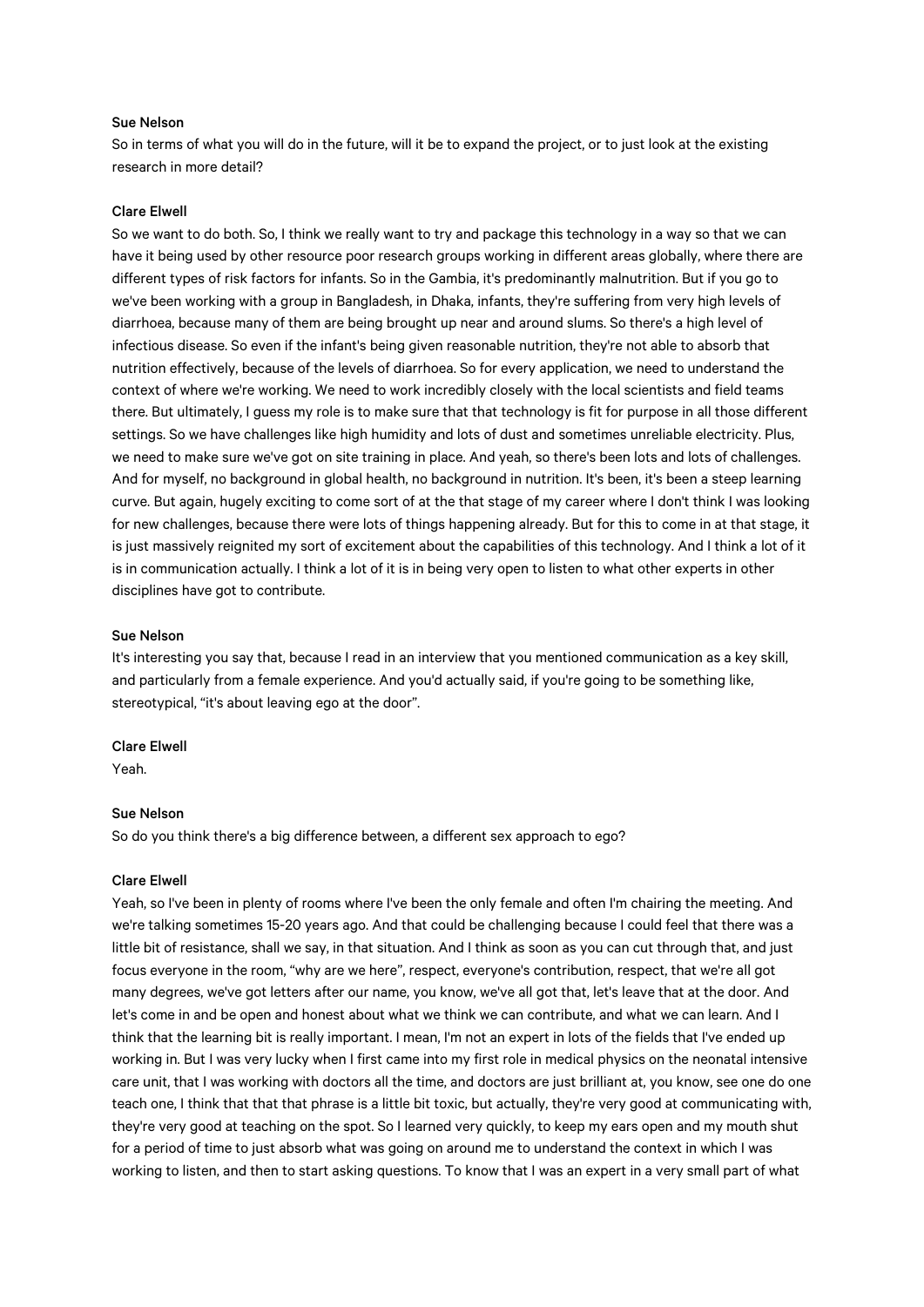was going on at that bedside, but the rest of it, I had to really be able to pick up. And I think that if you're not prepared to keep learning, you're probably in the wrong job. And if you feel that you can go into a situation and know everything. That's a pretty dangerous territory, I think to start on. So, yeah, there have been some challenges along the way.

#### Sue Nelson

Speaking of challenges, I'd also read that you'd worked part-time for 18 years, which actually for somebody in academia, to also still make professor is really unusual. And that can't have been easy, because I read that you've been told you would never make professor, is that true?

### Clare Elwell

That is true. Yeah, the day that I got my first fellowship, which happened after my PhD. So a fellowship is a secure amount of funding that allows you to work on a certain project, and it's actually quite prestigious to get a fellowship. And it's a really good thing to have early in your career. The day I found out, I got a fellowship from the Medical Research Council, I found out I was pregnant. So I immediately thought, "Okay, this is going to be interesting". I contacted the funder and said, "Look, this is my situation". And they responded and said, "We've never had anyone in this situation before. Why don't you tell us how you'd like to manage this". And so I said that "I think I'd really like to work part-time". So my fellowship was for three years full time, and I said, "Could I work part-time, three days a week and essentially extend my fellowship to five, five years", and they agreed, and that was really forward thinking of them. Because this was again quite a long time ago. My daughter was born in 1997. So I started working part-time, as soon as I had my first child, and I was then pregnant, actually on maternity leave with my son, my second child, when a lectureship job came up at UCL and my boss called me and said, "look Clare there's this lectureship job" and I said, "I'd love it, but I'm not going full time. I've you know, I can't not with two kids under two, I can't do that". And so he said, we'll just apply anyway, so I just applied and was very transparent again saying that I'm really interested this job but I would only accept it part-time and I got offered the job. So there's a story there about if you don't ask you don't get if you just write yourself off immediately, then you won't, you know, you've got to be in it to get the opportunity. And then when I got my promotion to Senior Lecturer that then dean of the faculty came into my office and said, "Well, congratulations on your promotion to senior lecturer. But you know, you'll never make professor part-time". And I can remember, just as he left the office in this flourish, I remember thinking, "well, actually, that's okay. Because I'm not going to change, I'm not going to compromise what I think is important to me and my life at the moment for that goal", actually, because I hadn't been, I think, because I didn't come from a hugely sort of university, academic based family, I didn't have this massive goal that I have to become a professor, that was something "Oh, wow, that might happen in the future. But I don't know". I didn't sort of dig my heels in and say, "I'll show you" I just thought, well, "I've done pretty well so far part-time. So I'm just going to carry on doing what I do". And so it was a big moment, actually, when I'm a professor and I was still working part-time at that point. Yeah.

### Sue Nelson

That's good as well because, you know, you'll often see on social media, particularly younger people who are sort of straining and fighting against academic life and the structures and the long hours. I think knowing that makes it more acceptable, that actually, you can go part-time for whatever reason, because it's not just women, either. It's carers, it's men who I remember meeting, an engineer had taken a lot of time off because his wife had had cancer, and things like that. So there are all sorts of reasons why people want a work life balance. And like you say, sometimes you just have to ask.

### Clare Elwell

I always think about when my experience of mentoring other researchers, particularly female researchers, is one of the questions that I ask them early in our discussions is, "what do you think of the barriers out there?"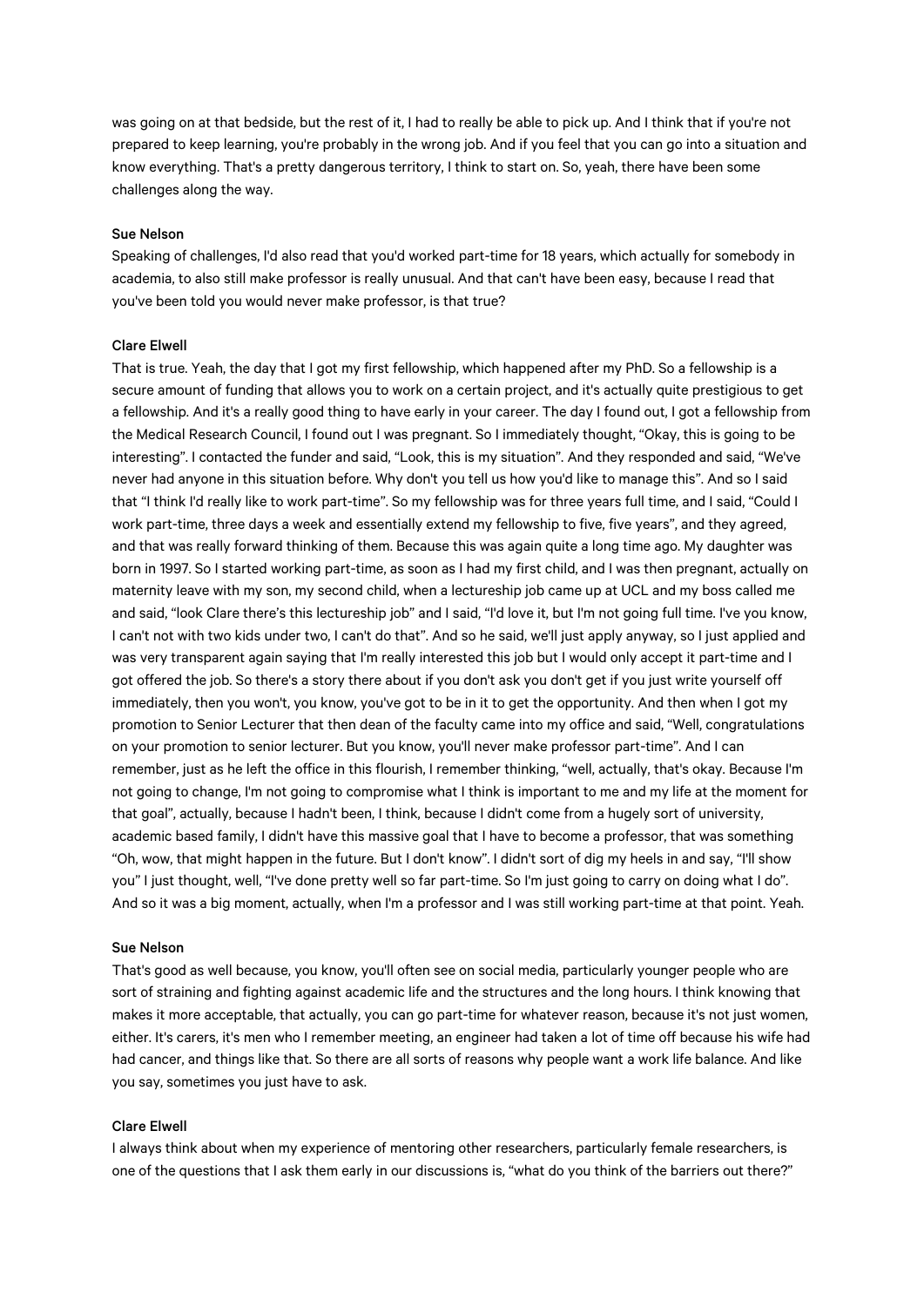and then we deconstruct what are real barriers and what are perceived barriers. Because I think there's still a lot of perceived barriers that aren't necessarily there. So things like funding, I mean, I've been able to encourage some of my team if they've wanted to work part-time, and gone to the funders and said, "Look, we'd like to rejig this funding to enable this person to work part-time", and actually been successful in doing that. So I think some people think, well, I can't go part-time, because what's going to happen to my funding or what's going to happen to my output? I think we're slowly, not quickly enough, we're slowly enabling people to be recognised on their pro rata output. And if you're working part-time, you it should be acknowledged that your output will be adjusted as such. And that relies on promotions panels being informed about that. And when you're in job interviews, it does require a level of transparency. And people are uncomfortable about that. And I certainly have had several instances in my career where I've been told to hide my part-time status, as if it's something to be ashamed of, I had someone say to me, "you can't put on your application that you're working part-time because they won't think you're a serious scientist" and I said, "well, then look at my output, if you don't think I'm serious look at my output or my achievements". And that I think it's changing. And I'm really pleased to see that change, particularly I'd say in the last few years. And I think it's changing partly because both men and women are working part-time.

#### Sue Nelson

And I think the pandemic has made a difference.

#### Clare Elwell

It has made a huge difference, I think flexible working of course, it needs to be managed well. I think there are really serious concerns about the pandemic, actually overloading female academics, because they seem to have just assumed more responsibility. And I think also, we have to be really careful that, you know, we're all striving for equality in the workplace. But let's not load that responsibility on just the female workforce. We need men and women to make this change together. And you see this happen time and time again, we're already in a in a real minority in engineering, particularly, you know, female professors in engineering, I think it's 5%. So if you then load upon those women, the expectation of achievement, which we're all carrying anyway, plus the responsibility of turning this massive shift of equality round, and being the ones that are contributing to all of the mentoring for women in science, and going out and speaking in schools, all things we're happy to do. But you know…

### Sue Nelson

It's too much isn't it?

# Clare Elwell

It is, so we need to distribute that responsibility so that it's on everyone's shoulders, and I think I work with lots of men that are more than happy to take that responsibility. It's a big ship to turn, though we have to do it together and we can't load all that responsibility on women.

#### Sue Nelson

Finally then, is there an invention or development that you think should be nominated for the Queen Elizabeth Prize for Engineering or maybe it could be your first choice, it could be something that perhaps, like permanent magnets, which one this year isn't always as well-known as other inventions or advances.

#### Clare Elwell

You know, I would nominate a technology that one of my colleagues has developed, which I think is incredibly clever and incredibly exciting. It's called photoacoustic imaging. And it basically is a technology that listens to the sound of light. That's what it does. So you shine light into tissue, and you generate ultrasonic waves, from